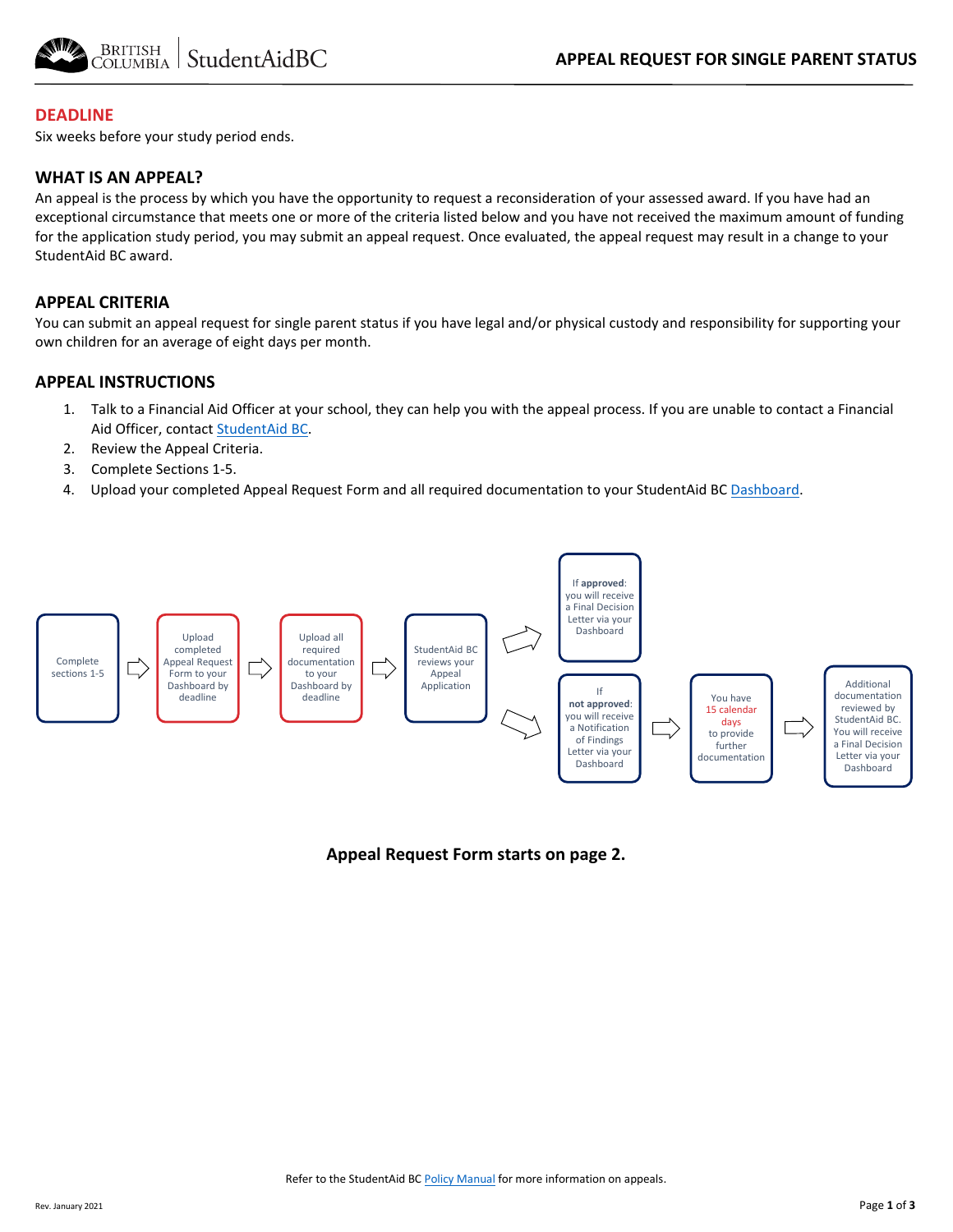

### **APPEAL REQUEST FOR SINGLE PARENT STATUS**

# **SECTION 1 – STUDENT INFORMATION**

| STUDENT'S SOCIAL INSURANCE NUMBER             |  |  |  |  |  |  |  | STUDENT'S APPLICATION NUMBER |  |  |  |  |  |  |  |  |  |  |
|-----------------------------------------------|--|--|--|--|--|--|--|------------------------------|--|--|--|--|--|--|--|--|--|--|
|                                               |  |  |  |  |  |  |  |                              |  |  |  |  |  |  |  |  |  |  |
| STUDENT'S LAST NAME                           |  |  |  |  |  |  |  |                              |  |  |  |  |  |  |  |  |  |  |
|                                               |  |  |  |  |  |  |  |                              |  |  |  |  |  |  |  |  |  |  |
| <b>STUDENT'S FIRST NAME</b><br>MIDDLE INITIAL |  |  |  |  |  |  |  |                              |  |  |  |  |  |  |  |  |  |  |
|                                               |  |  |  |  |  |  |  |                              |  |  |  |  |  |  |  |  |  |  |

# **SECTION 2 – REQUIRED DOCUMENTATION**

You must submit all the following documentation to your StudentAid BC [Dashboard](https://studentaidbc.ca/dashboard) to support your appeal request:

 **A letter** describing the issue you are appealing and an explanation of your exceptional circumstances.

**All relevant supporting documentation.**

#### **YOUR ASSESSMENT WILL BE DELAYED OR DENIED IF YOU DO NOT SUBMIT ALL REQUIRED DOCUMENTATION.**

### **SECTION 3 – MONTHLY EXPENSES**

| MORTGAGE/RENT            | \$<br>.00. | <b>PHONE</b>             | \$<br>.00  |
|--------------------------|------------|--------------------------|------------|
| SECOND MORTGAGE          | \$<br>.00. | DAYCARE                  | \$<br>.00  |
| <b>FOOD</b>              | \$<br>.00. | <b>TRANSPORTATION</b>    | \$<br>.00  |
| <b>MEDICAL</b>           | \$<br>.00  | <b>VEHICLE PAYMENT 1</b> | \$<br>.00. |
| <b>DENTAL</b>            | \$<br>.00. | <b>VEHICLE PAYMENT 2</b> | \$<br>.00. |
| <b>HYDRO</b>             | \$<br>.00  | <b>VEHICLE INSURANCE</b> | \$<br>.00. |
| CABLE                    | \$<br>.00  | <b>VEHICLE UPKEEP</b>    | \$<br>.00. |
| <b>WATER</b>             | \$<br>.00. | GAS                      | \$<br>.00. |
| <b>HEAT</b>              | \$<br>.00. | OTHER*                   | \$<br>.00. |
| *Itemize other expenses: |            |                          |            |

# **SECTION 4 – TOTAL EXPENSES**

TOTAL MONTHLY EXPENSES

TOTAL MONTHLY NET INCOME

|  |  |  | .00 |
|--|--|--|-----|
|  |  |  | .00 |

All information is subject to verification and could result in an overaward if information is misreported.

## **Appeal Request Form continues on page 3.**